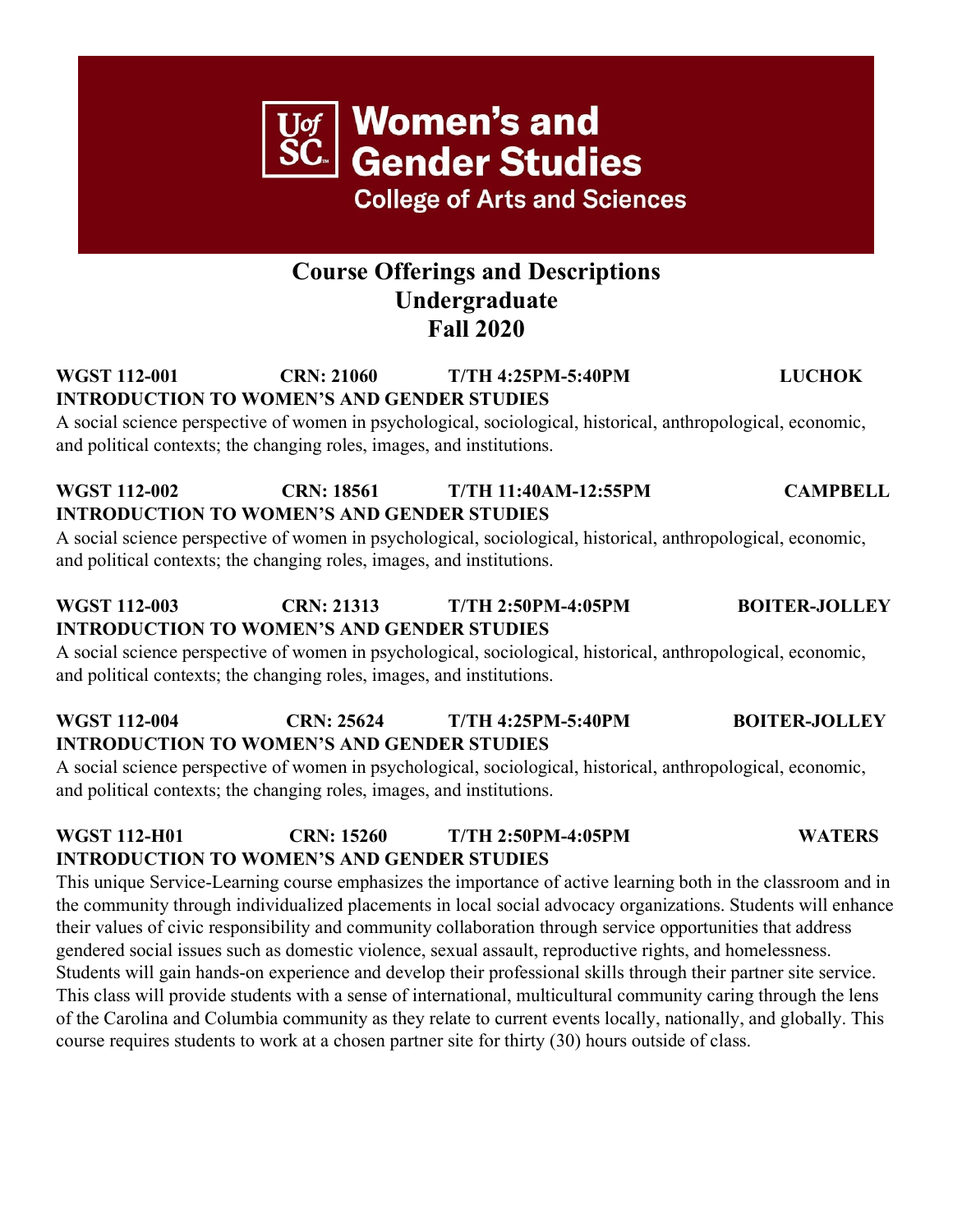|                                                                                        | * ONLINE SECTIONS OF WGST 112:                      |    |                                                                                                                           |                  |
|----------------------------------------------------------------------------------------|-----------------------------------------------------|----|---------------------------------------------------------------------------------------------------------------------------|------------------|
|                                                                                        | <b>INTRODUCTION TO WOMEN'S &amp; GENDER STUDIES</b> |    |                                                                                                                           |                  |
| <b>WGST 112-J10</b>                                                                    | <b>CRN: 13607</b>                                   | 3A | <b>HEAD</b>                                                                                                               |                  |
| <b>WGST 112-J11</b>                                                                    | <b>CRN: 19778</b>                                   | 3A | <b>HEAD</b>                                                                                                               |                  |
| <b>WGST 112-J12</b>                                                                    | <b>CRN: 13608</b>                                   | 3A | <b>HEAD</b>                                                                                                               |                  |
| <b>WGST 112-J13</b>                                                                    | <b>CRN: 15753</b>                                   | 3B | <b>HEAD</b>                                                                                                               |                  |
| <b>WGST 112-J14</b>                                                                    | <b>CRN: 22045</b>                                   | 3B | <b>HEAD</b>                                                                                                               |                  |
| <b>WGST 112-J15</b>                                                                    | <b>CRN: 12936</b>                                   |    | <b>WEISSMAN</b>                                                                                                           |                  |
| <b>WGST 112-J16</b>                                                                    | <b>CRN: 19776</b>                                   |    | <b>WEISSMAN</b>                                                                                                           |                  |
| <b>WGST 112-J17</b>                                                                    | <b>CRN: 19779</b>                                   |    | <b>HEAD</b>                                                                                                               |                  |
| <b>WGST 112-J18</b>                                                                    | <b>CRN: 21071</b>                                   |    | <b>HEAD</b>                                                                                                               |                  |
| <b>WGST 112-J19</b>                                                                    | <b>CRN: 21072</b>                                   |    | <b>HEAD</b>                                                                                                               |                  |
| <b>WGST 112-J20</b>                                                                    | <b>CRN: 23415</b>                                   |    | <b>CAMPBELL</b>                                                                                                           |                  |
| <b>WGST 112-J21</b>                                                                    | <b>CRN: 23416</b>                                   |    | <b>CAMPBELL</b>                                                                                                           |                  |
| <b>WGST 112-J22</b>                                                                    | <b>CRN: 23705</b>                                   |    | <b>CAMPBELL</b>                                                                                                           |                  |
| <b>WGST 112-J23</b>                                                                    | <b>CRN: 23713</b>                                   | 3B | <b>CAMPBELL</b>                                                                                                           |                  |
| <b>WGST 112-J24</b>                                                                    | <b>CRN: 23714</b>                                   | 3B | <b>CAMPBELL</b>                                                                                                           |                  |
| <b>WGST 112-J25</b>                                                                    | <b>CRN: 18919</b>                                   |    | <b>CAMPBELL</b>                                                                                                           |                  |
|                                                                                        | *3A part-of-term courses: Aug 20 - Oct 14           |    |                                                                                                                           |                  |
|                                                                                        | 3B part-of-term courses: Oct 19 - Dec 14            |    |                                                                                                                           |                  |
| <b>WGST 113-002</b><br><b>WOMEN'S HEALTH</b>                                           | <b>CRN: 10084</b>                                   |    | <b>T/TH 1:15PM-2:30PM</b><br>Basic functioning of the female body; effects of society on processes of health and disease. | <b>LUCHOK</b>    |
|                                                                                        |                                                     |    |                                                                                                                           |                  |
| <b>WGST 113-J10</b>                                                                    | <b>CRN: 23244</b>                                   |    | <b>WEB</b>                                                                                                                | <b>SWAN</b>      |
| <b>WOMEN'S HEALTH</b>                                                                  |                                                     |    |                                                                                                                           |                  |
|                                                                                        |                                                     |    | Basic functioning of the female body; effects of society on processes of health and disease.                              |                  |
| <b>WGST 113-J11</b>                                                                    | <b>CRN: 23434</b>                                   |    | <b>WEB</b>                                                                                                                | <b>LUCHOK</b>    |
| <b>WOMEN'S HEALTH</b>                                                                  |                                                     |    |                                                                                                                           |                  |
|                                                                                        |                                                     |    | Basic functioning of the female body; effects of society on processes of health and disease.                              |                  |
|                                                                                        | <b>CRN: 20468</b>                                   |    | <b>T/TH 10:05AM-11:20AM</b>                                                                                               | <b>CAMPBELL</b>  |
| <b>WGST 298-001</b><br><b>HARASSMENT AND CONSENT</b>                                   |                                                     |    |                                                                                                                           |                  |
|                                                                                        |                                                     |    | This course examines the ways gender, harassment, and consent intersect. The course surveys historical and                |                  |
|                                                                                        |                                                     |    | current cases and social movements surrounding harassment, power, and consent.                                            |                  |
| <b>WGST 298-002</b>                                                                    | <b>CRN: 25841</b>                                   |    | <b>T/TH 11:40AM-12:55PM</b>                                                                                               | <b>MOSKOWITZ</b> |
| <b>ANTHROPOLOGY OF SEX</b>                                                             |                                                     |    |                                                                                                                           |                  |
| Cross-cultural examination of sexual ideologies and practices.<br>Meets with: ANTH 360 |                                                     |    |                                                                                                                           |                  |
| <b>WGST 300-J10</b><br><b>SEX AND GENDER</b>                                           | <b>CRN: 20317</b>                                   |    | <b>WEB</b>                                                                                                                | <b>PFEFFER</b>   |
|                                                                                        |                                                     |    | Cuitical ways of thinking about our and gondance social measures in averyday lives. Tonics include how say                |                  |

Critical ways of thinking about sex and gender as social processes in everyday lives. Topics include how sex and gender shape and affect the experiences of women, men, girls, boys, and individuals who live in the spaces in-between (those who are intersex or transgender) across a wide range of social institutions (family, work,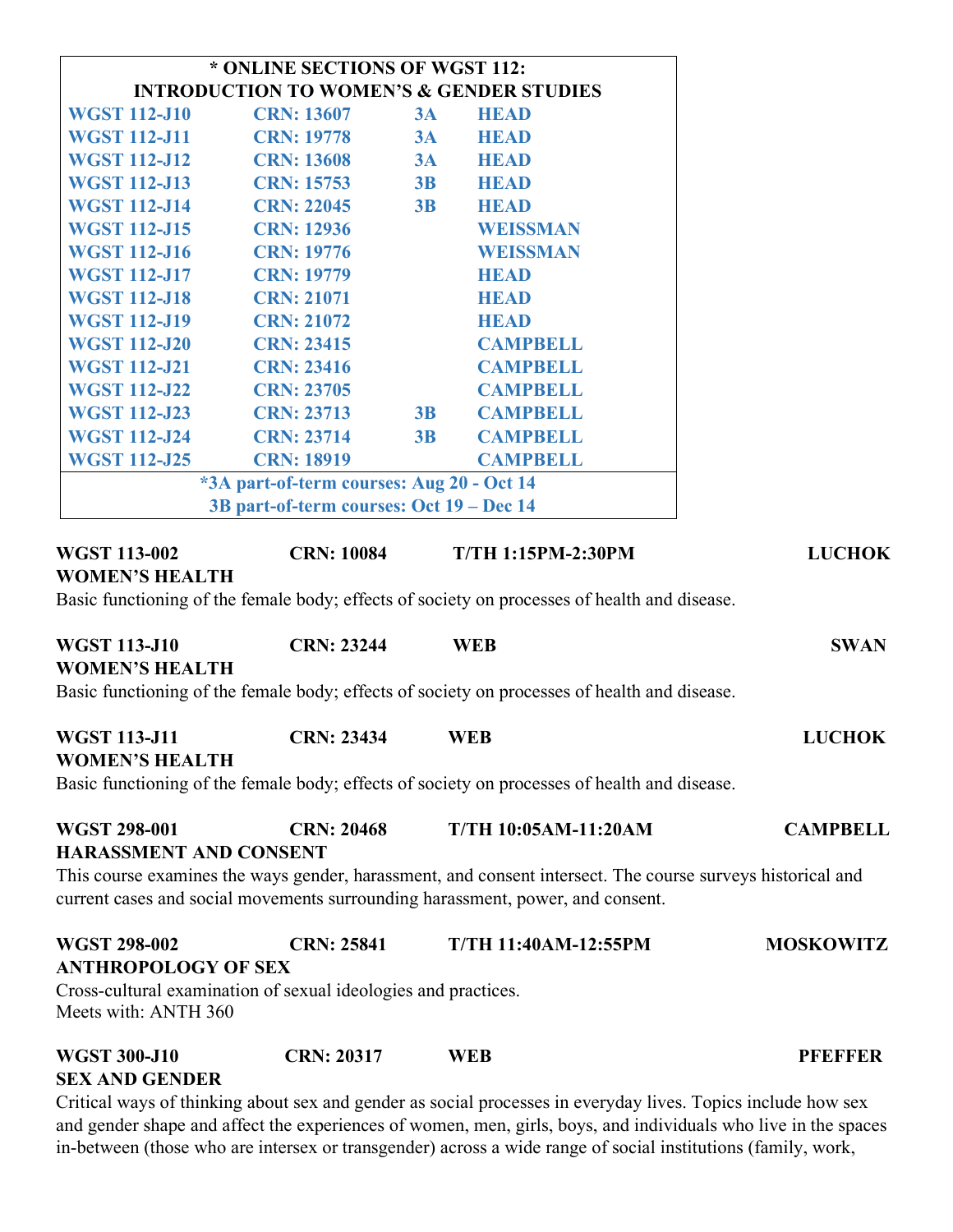education, politics, etc.). This is an asynchronous, fully online, distributed learning course. Sociology is a social science seeking to better understand how individuals, groups, social systems/structures and cultures shape (and are shaped by) one another. In this course, we will use a sociological lens to focus on the topics of sex and gender. While our focus will be on sex and gender, we will also study how other identities influence and affect gendered identities and experiences. A primary goal of this course is to introduce you to the perspectives and empirical findings on sex and gender in sociology, as well as to apply this empirical evidence to real-world experiences. Of critical importance is the goal of cultivating your skills for analyzing the social situations and events that you encounter in your everyday lives. Throughout this course, emphasis will be placed on developing critical and integrative ways of thinking about sex and gender as social processes in our everyday lives. This is not a course exclusively about women and women's experiences. In this course, we will consider how sex and gender shape and affect the experiences of women, men, girls, boys, and individuals who live in the spaces in-between these categories (e.g., those who are intersex, transgender, transsexual, etc.) Cross-listed Course(s): SOCY 301 Prerequisite(s): SOCY 101

### **WGST 300-J11 CRN: 29372 WEB LAMPE SEX AND GENDER**

Critical ways of thinking about sex and gender as social processes in everyday lives. Topics include how sex and gender shape and affect the experiences of women, men, girls, boys, and individuals who live in the spaces in-between (those who are intersex or transgender) across a wide range of social institutions (family, work, education, politics, etc.). This is an asynchronous, fully online, distributed learning course. Sociology is a social science seeking to better understand how individuals, groups, social systems/structures and cultures shape (and are shaped by) one another. In this course, we will use a sociological lens to focus on the topics of sex and gender. While our focus will be on sex and gender, we will also study how other identities influence and affect gendered identities and experiences. A primary goal of this course is to introduce you to the perspectives and empirical findings on sex and gender in sociology, as well as to apply this empirical evidence to real-world experiences. Of critical importance is the goal of cultivating your skills for analyzing the social situations and events that you encounter in your everyday lives. Throughout this course, emphasis will be placed on developing critical and integrative ways of thinking about sex and gender as social processes in our everyday lives. This is not a course exclusively about women and women's experiences. In this course, we will consider how sex and gender shape and affect the experiences of women, men, girls, boys, and individuals who live in the spaces in-between these categories (e.g., those who are intersex, transgender, transsexual, etc.) Cross-listed Course(s): SOCY 301 Prerequisite(s): SOCY 101

## **WGST 304-001 CRN: 12556 T/TH 1:15PM-2:30PM WAGNER RACE, CLASS, GENDER, AND SEXUALITY**

Historical and contemporary power relationships in race, social class, gender, and sexual orientation. Cross-listed Course(s): AFAM 397 and POLI 305

# **WGST 306-001 CRN: 26193 M/W 11:15AM-12:30PM SOCIAL WELFARE SERVICES FOR WOMEN AND MINORITIES**

Historical and contemporary power relationships in race, social class, gender, and sexual orientation. Crosslisted Course(s): SOWK 305

# **WGST 307-001 CRN: 25625 T/TH 8:30AM-9:45AM MCCLIMANS FEMINIST THEORY**

Historical development of feminist theory and contemporary debates within feminism. Cross-listed Course(s): POLI 307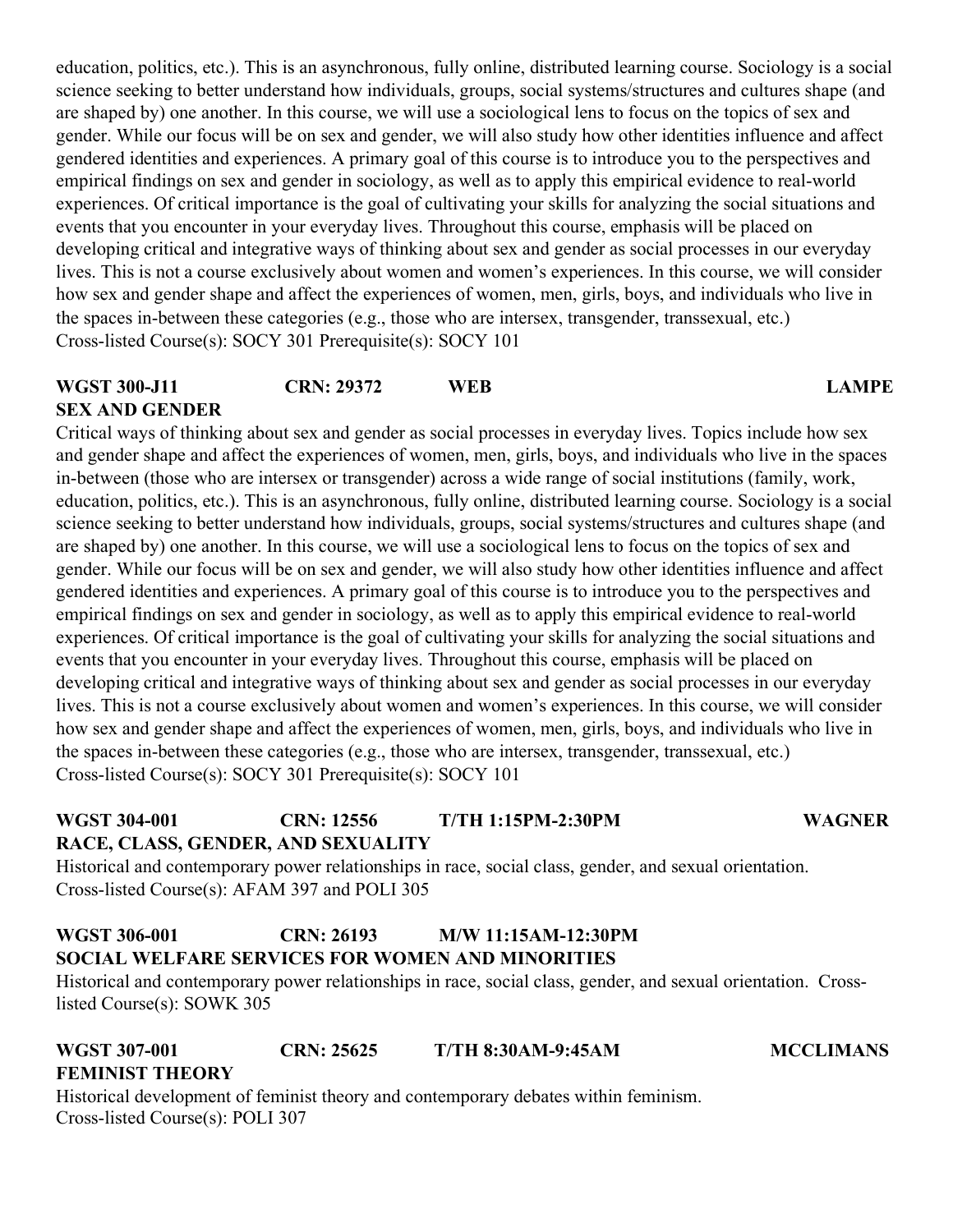# **LGBTQ+ Studies**

**Special Theme: Justice and Sexuality**

This course is an introduction to LGBTQ studies: a survey of histories, literature, culture, and politics of sexual identity and community. We will explore how sexuality, sexual experience, and sexual identity have been categorized and understood in the past, and the evolving ways that we understand sexual identity today. Our study will include a particular focus on the development of lesbian and gay identities over the past two centuries and an emphasis on literary and cultural representations of sexual identity, as well as attention to the intersections of sexual identity with gender, race, class, religion, and other aspects of identity, power, and oppression. We will also explore the history and status of LGBTQ peoples in South Carolina.

In addition, this course is linked to the College of Arts and Sciences fall 2020 theme of Justice. Throughout we will consider how ideas of justice and injustice are linked to the lived experiences of LGBTQ people, and to their changing legal and social status. We will consider such factors as social inequality, migration, electoral politics (and referenda), criminal justice, and health, and we will read selected court decisions affecting the lives of LGBTQ people in the United States.

### **WGST 334-001 CRN: 25627 T/TH 10:05AM-11:20AM MCCLIMANS FEMINIST PHILOSOPHY** Introduces feminist philosophy and applications to philosophical problems.

Cross-listed Course(s): PHIL 334

### **WGST 388-H01 CRN: 18344 T/TH 2:50PM-4:05PM LUCHOK CULTURES, PREGNANCY, AND BIRTH**

Anthropological study of pregnancy and birth with a cross-cultural focus comparing the United States to other nations. Examination of cultural factors such as prenatal care, dietary practices, taboos, birth location, practitioners, and birthing styles.

Cross-listed Course(s): ANTH 388

### **WGST 432-001 CRN: 23139 MWF 10:50AM-11:40AM PACZYNSKI MEN AND MASCULINITIES**

This course provides an overview of psychological, social, physical, and emotional issues related to men's lives. The course examines the social construction of gender, men and work, men and health, men in relationships, male sexualities, men in families, masculinities in the media and popular culture, and violence and masculinities.

Cross-listed Course(s): PSYC 432

### **WGST 437-001 CRN: 25634 M/W 2:20PM-3:35PM SCHOEMAN WOMEN WRITERS** Representative works written by women.

Cross-listed Course(s): ENGL 437

### **WGST 487-001 CRN: 29521 M/W 11:10AM-12:25PM FINNEY BLACK WOMEN WRITERS**

An examination of literature by and about black women, including fiction, poetry, drama, and autobiography. This study will focus on issues that emerge from the creative representations of black women and the intersections of race, gender, sexuality, and class that interrogate what is both particular and universal experiences.

Cross-listed Course(s): AFAM 487